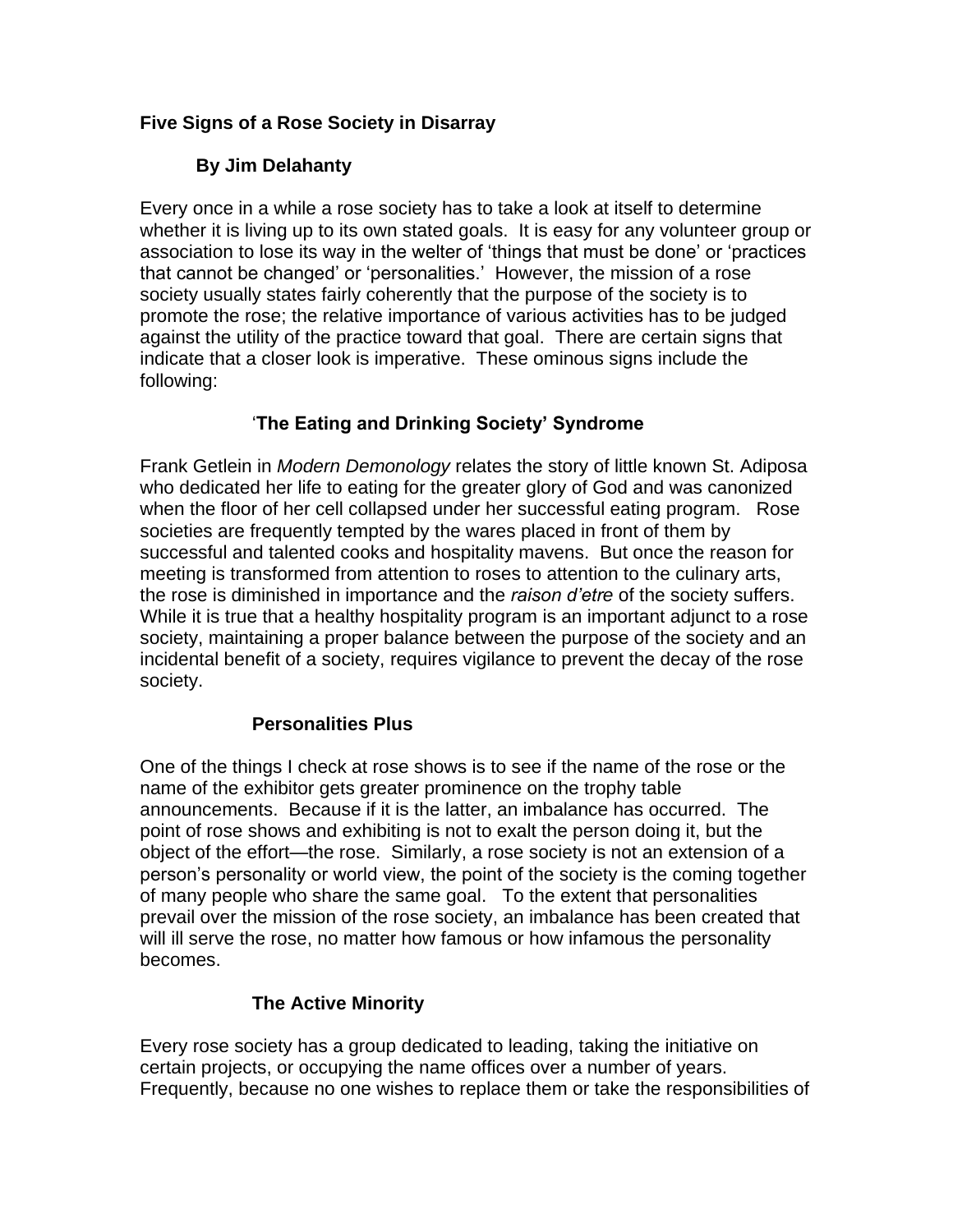office holding, they stay in office for many years. Eventually, they become used up, burnt out, and resentful of being taken advantage of. This results in a mass exodus of leadership cadres, the loss of the institutional memory of the organization, and a long learning curve by new leaders who start all problems and solutions afresh with no knowledge of what was done before and succeeded or failed. Or, worse yet, the leadership cadres stay on and on and on.

The saddest letter I received while chair of the ARS Local Society Relations Committee reported the disbanding of a local society; the leaders had all retired to nursing homes and had not been able to recruit any successors. Thus, they dissolved as an organization and distributed the society assets. In social science, the notion of a 'circulation of elites' is essential to organizational health: not only must able leaders be recruited from new people in a society, but old leaders have to be replaced before it becomes painful to do so. Without a true circulation of people in and out of the active minority of leaders, the rose society runs the risk of becoming the 'possession' of any group of current leaders.

### **The Tool Becomes the Purpose**

The easiest example of the tool becoming the purpose is to let a fund-raising activity become the organizational purpose. Whether the fund-raiser is an auction, a cocktail party, a patron program, or selling corsages in a mall on Mother's Day weekend, all such activities pose the problem of focusing so much organizational attention on the tool of fund raising that the purpose of the fundraising is lost.

To use the example of the Rose Auction, there are educational components to the rose auction that prevent it from becoming solely a money-making enterprise. The amount of work and effort that goes into a VCRS Rose Auction is not justified by the amount of money raised. It would be infinitely easier just to ask five or ten people to donate the money rather than their time and talent. However, that kind of fundraising runs the risk of dividing the society into those who can afford to support activities versus those who cannot, those of have easily disposable income from those who do not. The same principles regarding balance and imbalance are operative here as well as in the other signs. Any fund-raising activity must be educational for the participants, both internal and external, in order to be justified as serving the rose.

#### **Exclusiveness**

The words of Shakespeare regarding Cleopatra, 'age cannot wither nor custom stale her infinite variety' equally apply to the rose. Any attempt to bind consideration of the rosarian solely to exhibitors, casual gardeners, organic influences, or monoculture effectively says to potential participants in the promotion of the rose: Go Away! Just as negative as an unwelcome mat is posing extra conditions for membership other than love the rose, however well